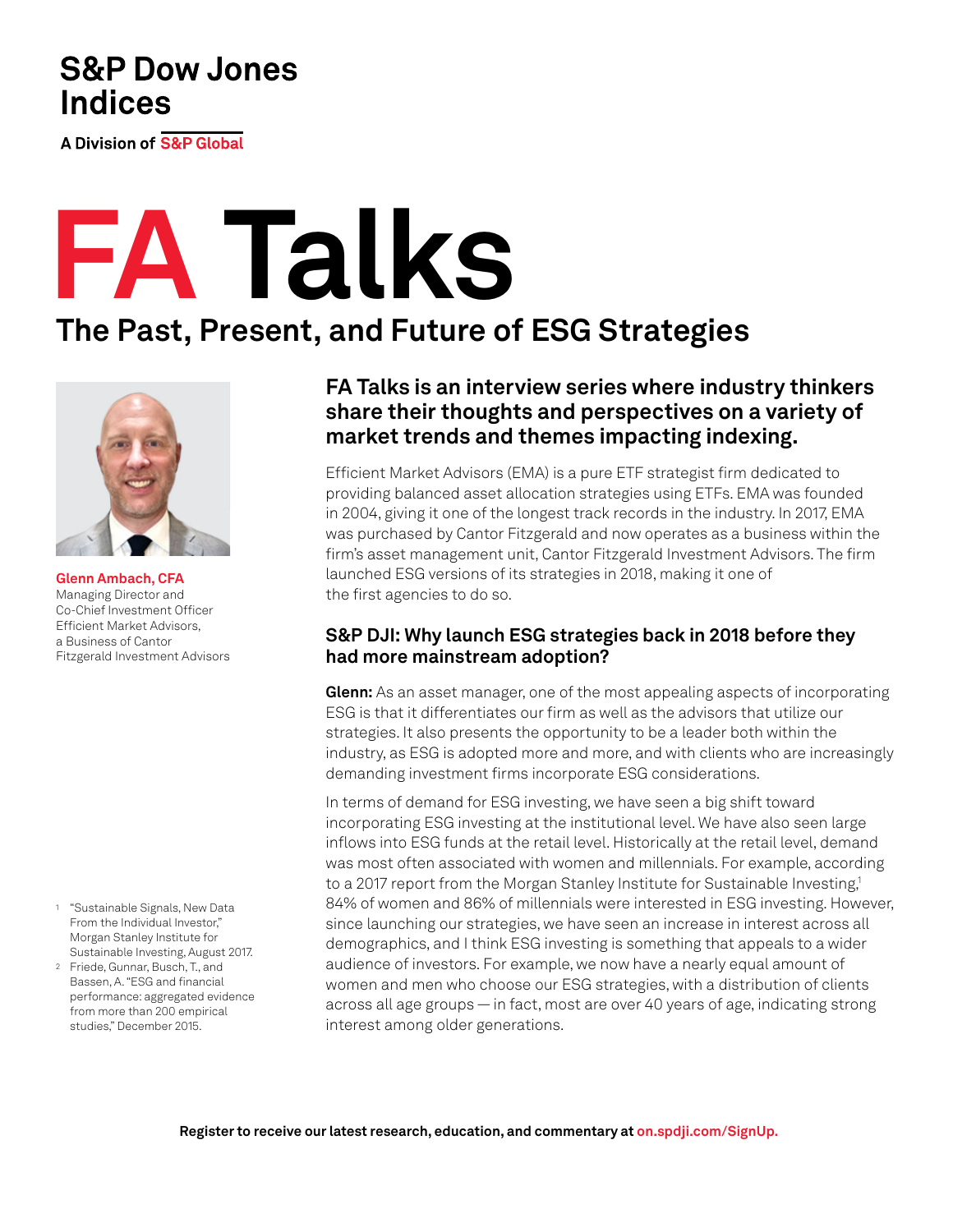From a portfolio perspective, there has been growing evidence of the potential for the financial benefits of incorporating ESG analysis. Research $^2$  has shown companies that score high in ESG factors had reduced costs, increased efficiency, lower risk of fines, and lower cost of capital, which may contribute to improved corporate financial and investment performance.

#### **S&P DJI: In the past, what were some of the challenges of ESG investing?**

**Glenn:** Unfortunately, prior to when we started our ESG strategies a couple years ago, we couldn't build a complete, balanced asset allocation because there weren't enough ESG ETFs that covered enough asset classes and did so at a low cost, as the few ESG ETFs available had high expense ratios. I think of the evolution of ESG ETFs similar to that of the ETF industry as a whole when our firm was started in the early 2000s. At that time, there were enough ETFs to build out a basic allocation. Over time, more and more ETFs were launched, and now there are strategies available in almost any niche a client may desire. Similarly, over the last few years, thanks to the adoption of ESG principles by firms like S&P DJI, indices incorporating ESG criteria licensed to products like ETFs have expanded, bringing down expenses to where we were finally able to build out a full allocation using ESG ETFs at a low cost. From here, I think the amount of ESG index strategies available is going to accelerate much quicker.

#### **S&P DJI: How do you construct your ESG strategies?**

**Glenn:** The process of constructing our strategies is similar to that of large institutions, such as pensions and endowments, but provides a better solution for advisors to use with their clients. We start just as an institution would, with long-term strategic allocations across asset classes. Next, we review economic and market data to make tactical shifts to the asset classes, such as overweighting stocks over bonds, U.S. over international equities, or large caps over small caps. Then, instead of employing a manager or multiple managers within an asset class, which is prohibitive for many individuals, we gain diversified exposure to the asset class by utilizing ETFs.

For our ESG strategies, we start with the same strategic allocations across asset classes and make the same tactical asset allocation decisions, but utilizing ESG ETFs. When looking at ESG ETFs, we look at the same criteria as we normally would, including expenses or beta to the desired asset class. Then we take the process a step further, giving special consideration to how the ETF and the underlying index implement ESG criteria. For example, whether the ESG index maintains sector or regional composition, and what its tracking error is to the non-ESG index. We will also look at the ETF's ESG score and the issuer's ESG commitment, among other things.

#### **S&P DJI: Has your firm experienced a trade-off in performance when incorporating ESG into portfolios?**

**Glenn:** We've had these strategies for a little over two years now, and when we perform attribution on the specific strategies, we find that the ESG ETFs that we have used for each asset class have outperformed their non-ESG counterparts with lower risk. In addition, the blended expense ratios of the ESG strategies are comparable to the non-ESG strategies.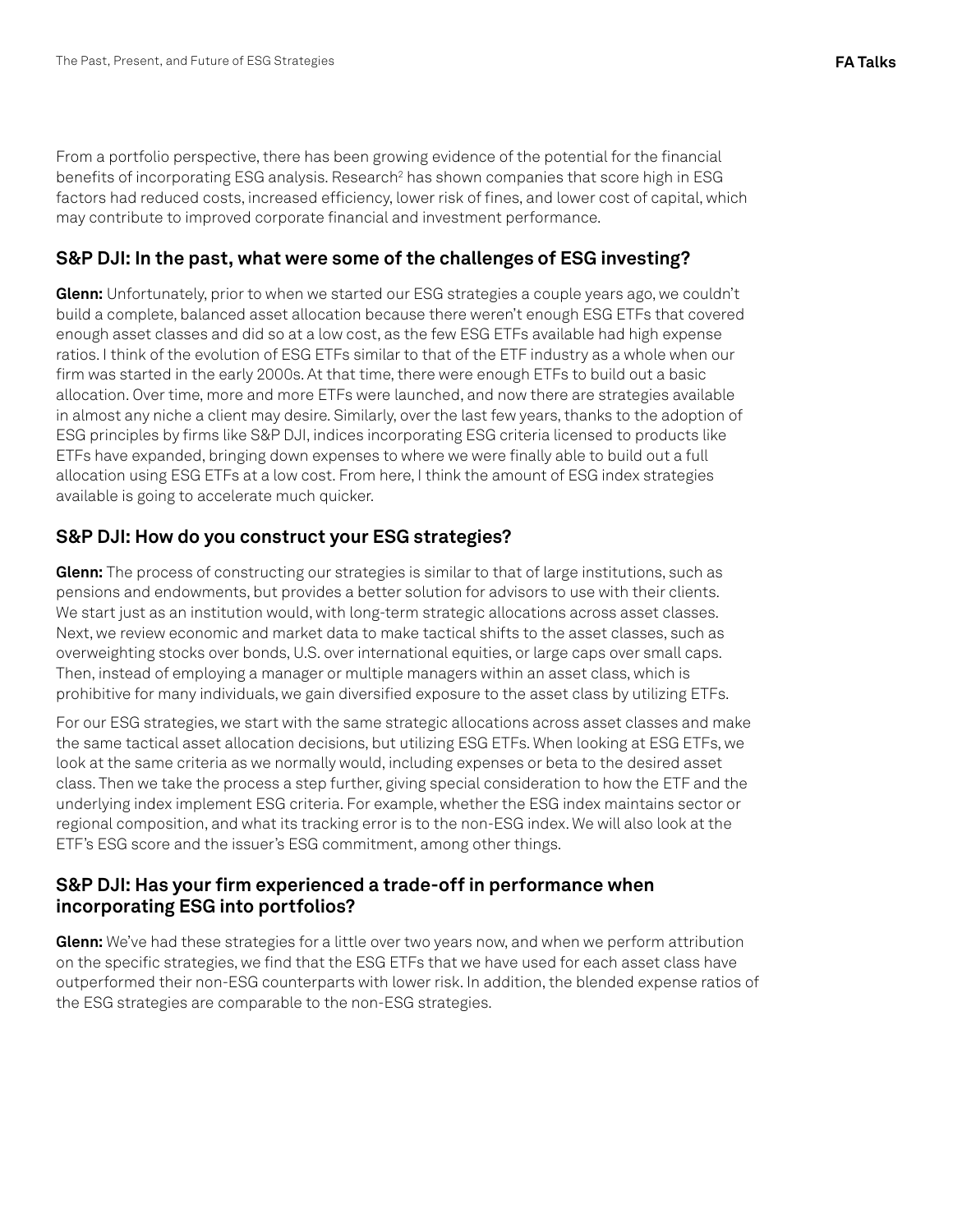The narrative that companies that have good environmental records, treat their employees well, and have good governance practices tend to outperform is making an impact on portfolio risk and return. The great thing is that now we can quantify the impact that our specific ESG portfolios are having on ESG metrics as well. For example, according to DWS's KPI report for their large-cap ESG fund, by switching from the [S&P 500®](https://www.spglobal.com/spdji/en/indices/equity/sp-500/?utm_source=pdf_education) to the [S&P 500 ESG Index](https://www.spglobal.com/spdji/en/indices/esg/sp-500-esg-index/?utm_source=pdf_education), fund holdings had 21% less carbon emissions, which is the equivalent to eliminating the emissions of eight cars on the road for a year. So, in this case, we could get an equal or better risk/return profile in these asset allocation strategies while also feeling good about how we invest.

#### **S&P DJI: What are some areas of ESG investing that need further improvement in your opinion?**

**Glenn:** I think the two things that need further improvement are already happening but need to continue to evolve.

The first would be specific to how we invest using ETFs: more products covering more areas. Equity is well covered and has been the main focus thus far. However, it would be nice to get more granular by sector, industry, or other niche areas. Fixed income has the basic building blocks but needs more development.

The second would be standardization and reporting. ESG investing started with no real standards, and reporting differed from place to place. As ESG investing has evolved, I think the industry is coalescing around common standards and reporting practices. We also saw ESG reporting start at the company level. As we see with S&P DJI, it is now being applied at the index and fund level in ESG scores and the measurement of the impact of ESG indices. Reporting is now evolving further and beginning to be applied at the portfolio or strategy level.

#### **S&P DJI: Where do you see the future of ESG strategies and investing going?**

**Glenn:** Pressure from investors and other stakeholders such as employees and customers, as well as the growing evidence of the financial benefits of incorporating ESG criteria, will help accelerate adoption by companies to integrate ESG criteria into their processes. Reporting by companies will improve and become more widespread, leading to better transparency and data on ESG issues. This will also lead to greater regulation of ESG reporting, such as the recently enacted Sustainable Finance Disclosure Regulation by the European Union in accordance with their Sustainable Finance Action Plan.

Based on the growing evidence that incorporating ESG criteria may lead to better financial performance and potentially reduce risk, as well as investors' growing desire to make a positive impact with their investments, it's likely that investors will increasingly incorporate ESG criteria into their decision-making processes. As mentioned earlier, to meet this demand, index providers and product manufacturers such as ETF issuers should aim to continue to provide investment solutions that will drive further gains into assets that consider ESG criteria at both the institutional and retail level. We can already see these advancements beginning to take place — for example, according to the TrackInsight Global ETF Survey 2021, ESG assets rose to USD 174 billion with a record inflow of USD 87 billion in 2020. Assets are set to rise further, as 34% of respondents said they expect to increase their exposure to ESG ETFs by at least 5%, and an additional 14% stated they would increase their exposure to ESG ETFs by more than 20%.